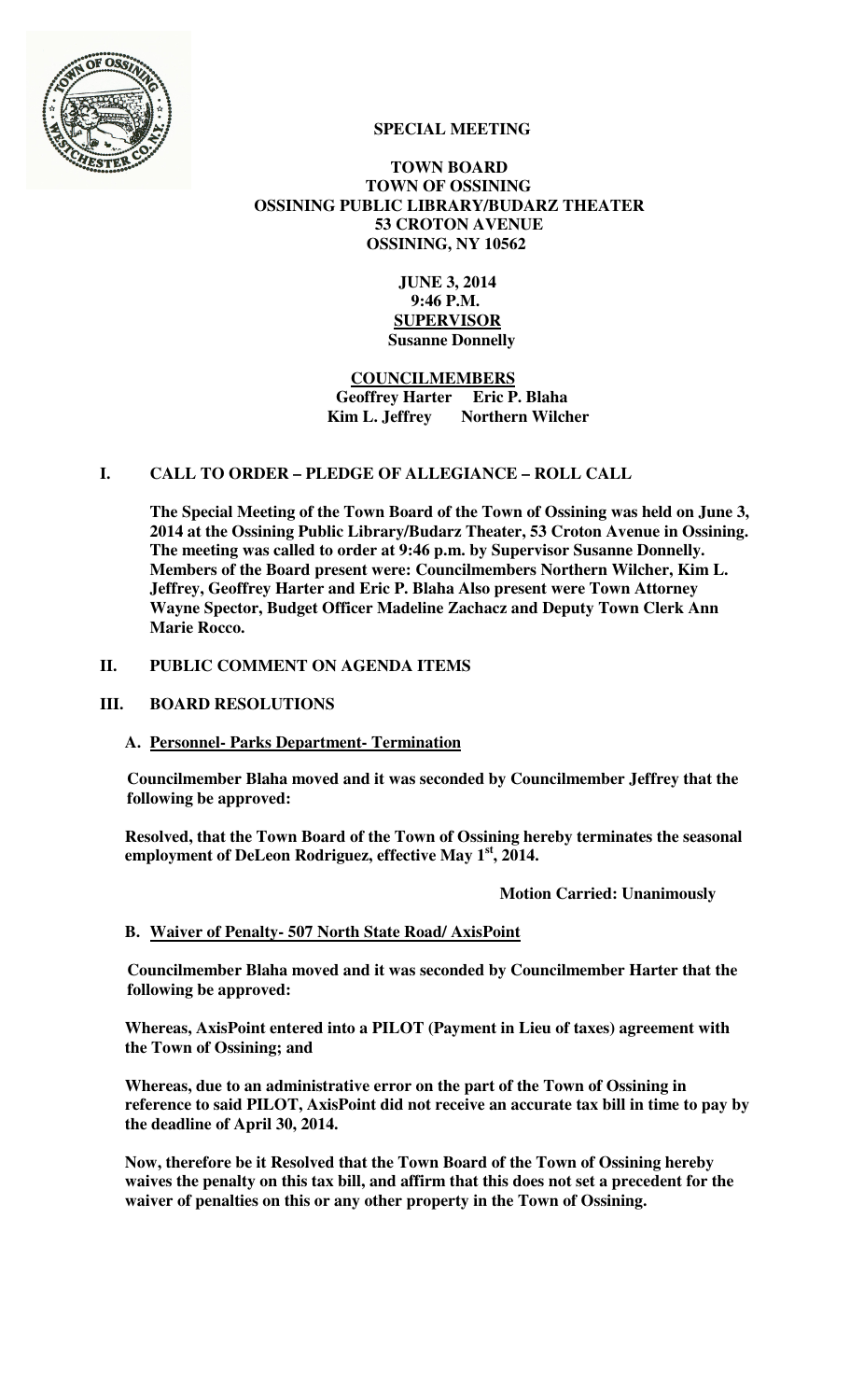**At 9:45 P.M. Councilmember Blaha moved and it was seconded by Councilmember Jeffrey that the meeting be adjourned to Executive Session-Legal Advice** 

**Motion Carried: Unanimously** 

**The Board reconvened at 9:57 P.M.** 

**Town Attorney Wayne Spector stated that the real estate taxes were not paid late. Mr. Spector advised that the PILOT payment was paid on time, however, it took extra time for the Town to calculate AxisPoint's appropriate proportion of the 2014 special district charges that are not covered under the PILOT agreement, several of which the Town was exempt from paying when it owned the building.** 

### **Motion Carried: Unanimously**

#### **C. Budget Modifications**

**Councilmember Wilcher moved and it was seconded by Councilmember Harter that the following be approved:** 

**Resolved, that the Town Board of the Town of Ossining hereby makes the following budget adjustments to the 2014 adopted budget:** 

| <b>TRANSFER TO G/L ACCOUNT</b>                                     | <b>AMOUNT</b>    | <b>AMOUNT</b> | <b>TRANSFER FROM G/L</b><br><b>ACCOUNT</b> |
|--------------------------------------------------------------------|------------------|---------------|--------------------------------------------|
| <b>TOWN BOARD</b>                                                  |                  |               |                                            |
| 010.1010.0405 Conference                                           | 200.00           | 200.00        | 010.1620.0401 Supplies                     |
| <b>TOWN JUSTICE</b>                                                |                  |               |                                            |
|                                                                    |                  | 11891.00      | 010.1130.0101 Pers. Service                |
| 010.1110.0110 Part Time                                            | 17891.00         | 6000.00       | 010.1130.0454 Court Security               |
| 010.1110.0424 Consultant/Computer                                  | 1100.00          | 1100.00       | 010.1110.0101 Pers. Service                |
| <b>TRAFFIC VIOLATIONS BUREAU</b>                                   |                  |               |                                            |
| 010.1130.0110 Part Time                                            | 3406.00          | 3406.00       | 010.1130.0101 Pers. Service                |
| <b>SUPERVISOR</b>                                                  |                  |               |                                            |
| 010.1220.0401 Supplies                                             | 3597.00          | 600.00        | 010.1220.0201 Equipment                    |
| 010.1220.0405 Conference                                           | 165.00           | 3162.00       | 010.1620.0419 Maint/ Repair                |
|                                                                    |                  |               |                                            |
| <b>ASSESSMENT</b>                                                  |                  |               |                                            |
| 010.1355.0424 Consultant/ Computer                                 | 591.00           |               |                                            |
| 010.1355.0201 Equipment                                            | 600.00           | 1191.00       | 010.1356.0421 Appraisals                   |
| <b>BOARD OF ASSESSMENT REVIEW</b>                                  |                  |               |                                            |
| <b>TOWN CLERK</b>                                                  |                  |               |                                            |
| <b>TOWN ATTORNEY</b>                                               |                  |               |                                            |
| 010.1420.0405 Conference                                           | 135.00           |               |                                            |
| 010.1420.0421 Appraisals                                           | 2000.00          | 2135.00       | 010.1356.0421 Appraisals                   |
| <b>ENGINEER</b>                                                    |                  |               |                                            |
| <b>ELECTIONS</b>                                                   |                  |               |                                            |
|                                                                    |                  |               |                                            |
| <b>BUILDINGS</b>                                                   |                  |               |                                            |
| 010.1620.0413 Consultant                                           | 143.00           |               |                                            |
| 010.1620.0438 Supplies<br>010.1620.0442 Sustainability Initiatives | 75.00<br>1045.00 | 1263.00       |                                            |
|                                                                    |                  |               | 010.1620.0401 Supplies                     |

#### **CENTEAL COMMUNICATIONS**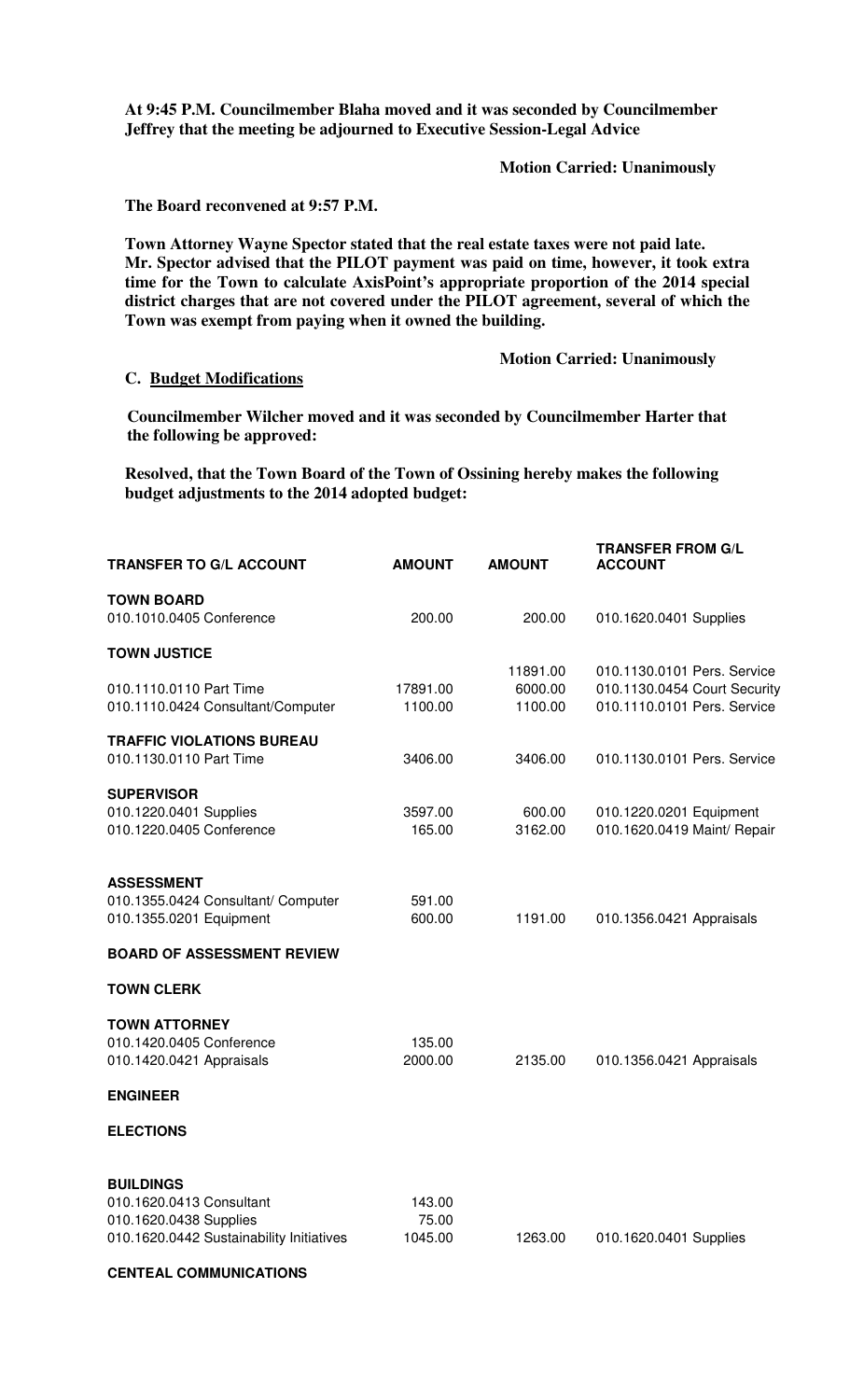# **UNALLOCATED INSURANCE**

### **JUDGEMENTS AND CLAIMS**

**IMA STUDY** 

#### **PUBLICITY**

### **TRANSPORTATION SUPPORT SERVICE**

**SNAP** 

| <b>PARKS</b>                |          |         |                                                          |
|-----------------------------|----------|---------|----------------------------------------------------------|
| 010.7110.0413 Consultant    | 725.00   |         |                                                          |
| 010.7110.0474 Fuel Oil      | 2027.00  | 5000.00 | 010.7112.0419 Maint/ Repair<br>010.1990.0400 Contingency |
| 010.7110.0419 Maint/ Repair | 10642.00 | 8394.00 | TOV                                                      |

### **RECREATION IMA**

## **CELEBRATIONS**

#### **CEMETERY**

### **EMPLOYEE BENEFITS**

|                                                                                                                      | <b>TOTALS</b><br>44537.00  | 44537.00           |                                                                 |
|----------------------------------------------------------------------------------------------------------------------|----------------------------|--------------------|-----------------------------------------------------------------|
| <b>TRANSFER TO G/L ACCOUNT</b>                                                                                       | <b>AMOUNT</b>              | <b>AMOUNT</b>      | <b>TRANSFER FRM G/L ACCNT</b>                                   |
| <b>ENGINEER</b>                                                                                                      |                            |                    |                                                                 |
| <b>UNALLOCATED INSURANCE</b><br>020.1910.0467 Liability                                                              | 1254.00                    | 1254.00            | 020.3120.0409 Electricity                                       |
| <b>JUDGMENTS AND CLAIMS</b>                                                                                          |                            |                    |                                                                 |
| <b>MCTMT PAYROLL TAX</b>                                                                                             |                            |                    |                                                                 |
| <b>OTHER GENERAL GOVERNMENT</b><br>020.1989.0413 Consultant/<br>Contractual                                          | 520.00                     | 520.00             | 020.1990.0400 Contingency TOV                                   |
| <b>POLICE</b><br>020.3120.0410 Water<br>020.3120.0419 Maint/ Repair                                                  | 129.00<br>66935.00         | 263.00<br>66801.00 | 020.3120.0409 Electricity<br>020.0020.2680 Insurance Recoveries |
| <b>BUILDING</b><br>020.3620.0449 Parts/ Labor<br>020.3620.0455 Constables                                            | 292.00<br>50.00            | 342.00             | 020.3620.0419 Maint/ Repair                                     |
| <b>PUBLICITY</b>                                                                                                     |                            |                    |                                                                 |
| <b>ZONING</b>                                                                                                        |                            |                    |                                                                 |
| <b>PLANNING</b><br>020.8020.0423 Affordable Housing<br>Mgmt<br>020.8020.0414 Contractual Steno<br>020.8020.0428 Dues | 3175.00<br>746.00<br>10.00 | 3931.00            | 020.1990.0400 Contingency TOV                                   |

# **STORMWATER MANAGEMENT**

**EMPLOYEE BENEFITS**